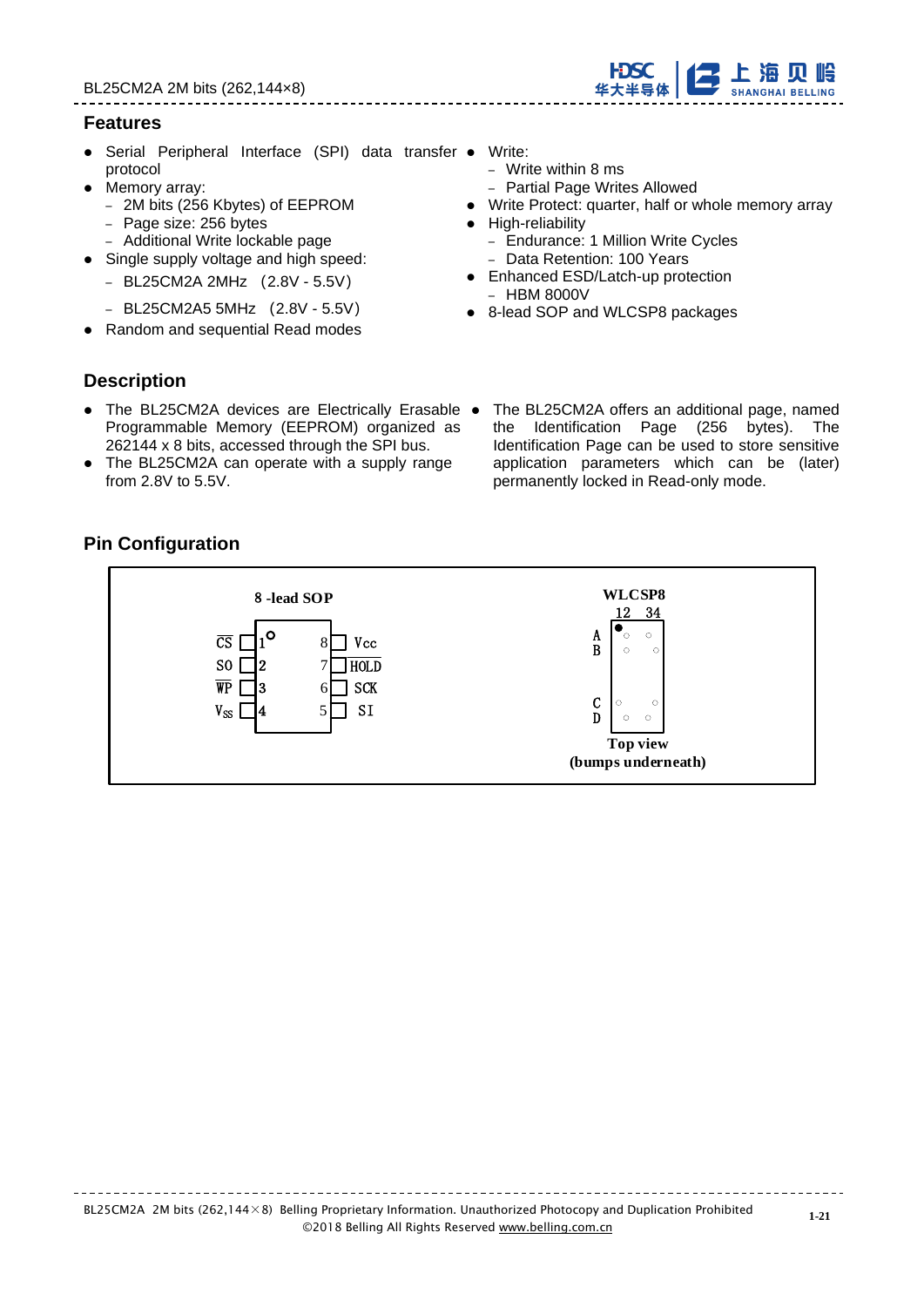# BL25CM2A 2M bits (262,144×8)



## **Pin Descriptions**

|  | <b>Pin Name</b>                           |                        | <b>Type</b>  |             | <b>Functions</b>   |
|--|-------------------------------------------|------------------------|--------------|-------------|--------------------|
|  | $\overline{\text{CS}}$<br>SO <sub>1</sub> |                        | I            |             | Chip Select        |
|  |                                           |                        | $\Omega$     |             | Serial Data Output |
|  |                                           | $\overline{\text{WP}}$ | I            |             | Write Protect      |
|  |                                           | $V_{SS}$               | P            |             | Ground             |
|  |                                           | $V_{CC}$               | $\mathbf{P}$ |             | Power Supply       |
|  |                                           | <b>HOLD</b>            | $\rm I$      |             | Hold               |
|  |                                           | <b>SCK</b>             | I            |             | Serial Clock       |
|  |                                           | SI                     |              |             | Serial Data Input  |
|  |                                           |                        | Table 1      |             |                    |
|  | <b>Position</b>                           | $\mathbf A$            | B            | $\mathbf C$ | D                  |
|  | $\mathbf{1}$                              |                        |              | <b>SCK</b>  |                    |
|  | $\overline{2}$                            | $V_{CC}$               | <b>HOLD</b>  |             | SI                 |
|  | 3                                         | $\overline{\text{CS}}$ |              |             | $V_{SS}$           |
|  | 4                                         |                        | <b>SO</b>    | WP          |                    |



# **Block Diagram**



BL25CM2A 2M bits (262,144×8) Belling Proprietary Information. Unauthorized Photocopy and Duplication Prohibited ©2018 Belling All Rights Reserve[d www.belling.com.cn](http://www.belling.com.cn/)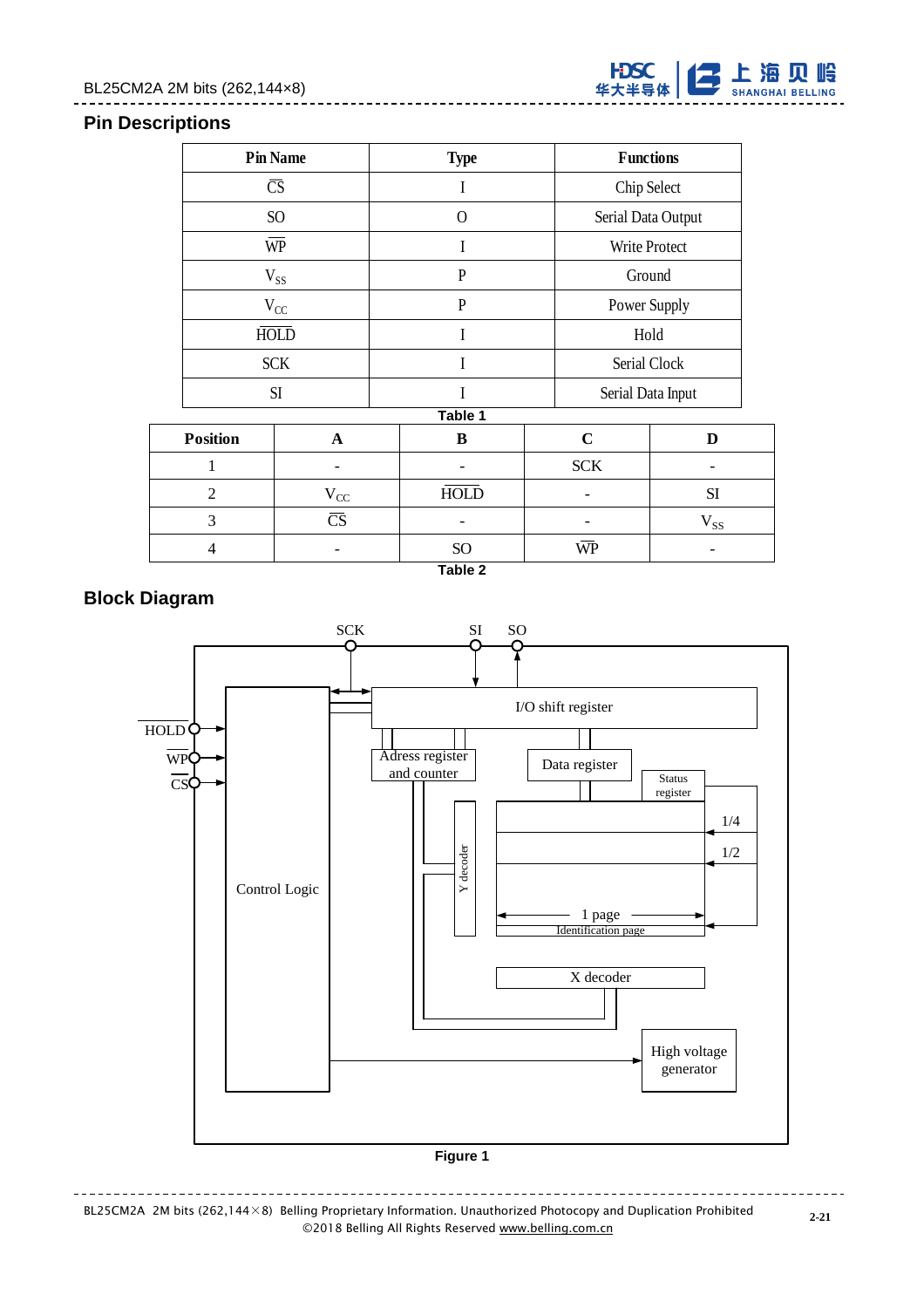

#### Serial Data Input (SI):

The SPI Serial data input (SI) is used to serially receive write instructions, addresses or data to the device on the rising edge of the Serial Clock (SCK) input pin.

Serial Data Output (SO): The SPI Serial data output (SO) is used to read data or status from the device on the falling edge of CLK.

Serial Clock (SCK): The SPI Serial Clock Input (SCK) pin provides the timing for serial input and output operations.

Chip Select ( $\overline{CS}$ ): The SPI Chip Select ( $\overline{CS}$ ) pin enables and disables device operation. When ( $\overline{CS}$ ) is high, the device is deselected and the Serial Data Output (SO) pins are at high impedance. When deselected, the devices power consumption will be at standby levels unless an internal write cycle is in progress. When  $(\overline{CS})$  is brought low, the device will be selected, power consumption will increase to active levels and instructions can be written to and data read from the device. After power-up,  $(\overline{CS})$  must transition from high to low before a new instruction will be accepted.

Hold (HOLD): The HOLD pin allows the device to be paused while it is actively selected. When HOLD is brought low, while  $\overline{CS}$  is low, the SO pin will be at high impedance and signals on the SI and SCK pins will be ignored (don't care). When  $\overline{HOLD}$  is brought high, device operation can resume. The  $\overline{HOLD}$  function can be useful when multiple devices are sharing the same SPI signals. The  $\overline{HOLD}$  pin is active low.

Write Protect ( $\overline{WP}$ ): The Write Protect ( $\overline{WP}$ ) pin is used in conjunction with the Status Register Write Disable (SRWD) Bit to prevent the Status Registers from being written. Write Protect ( $\overline{WP}$ ) pin and Status Register Write Disable (SRWD) Bit enable the device to be put in the Hardware Protected mode (when Status Register Write Disable (SRWD) Bit is set to 1, and Write Protect  $(\overline{WP})$  pin is driven low).

#### **Functional Description**

The BL25CM2A device supports the Serial Peripheral Interface (SPI) bus protocol, modes (0,0) and (1,1). The device contains an 8−bit instruction register. The instruction set and associated op−codes are listed in Table 3.

Reading data stored in the BL25CM2A is accomplished by simply providing the READ command and an address. Writing to the BL25CM2A, in addition to a WRITE command, address and data, also requires enabling the device for writing by first setting certain bits in a Status Register, as will be explained later.

After a high to low transition on the  $\overline{CS}$  input pin, the BL25CM2A will accept any one of the six instructions op−codes listed in Table 3 and will ignore all other possible 8−bit combinations. The communication protocol follows the timing from Figure 14.

The BL25CM2A features an additional Identification Page (256 bytes) which can be accessed for Read and Write operations when the IPL bit from the Status Register is set to "1". The user can also choose to make the Identification Page permanent write protected by setting the LIP bit from the Status Register (LIP="1").

| <b>Instruction</b> | Opcode    | <b>Operation</b>                                |  |
|--------------------|-----------|-------------------------------------------------|--|
| <b>WREN</b>        | 0000 0110 | <b>Enable Write Operations</b>                  |  |
| <b>WRDI</b>        | 0000 0100 | <b>Disable Write Operations</b>                 |  |
| <b>RDSR</b>        | 0000 0101 | <b>Read Status Register</b>                     |  |
| <b>WRSR</b>        | 0000 0001 | Write Status Register                           |  |
| <b>READ</b>        | 0000 0011 | <b>Read Data from Memory</b>                    |  |
| <b>WRITE</b>       | 0000 0010 | Write Data to Memory                            |  |
| <b>RDID</b>        | 1000 0011 | Read identification page                        |  |
| WRID               | 1000 0010 | Write identification page                       |  |
| <b>RDLS</b>        | 1000 0011 | Reads the identification page lock status       |  |
| LID                | 1000 0010 | Locks the identification page in read-only mode |  |

#### **Table 3**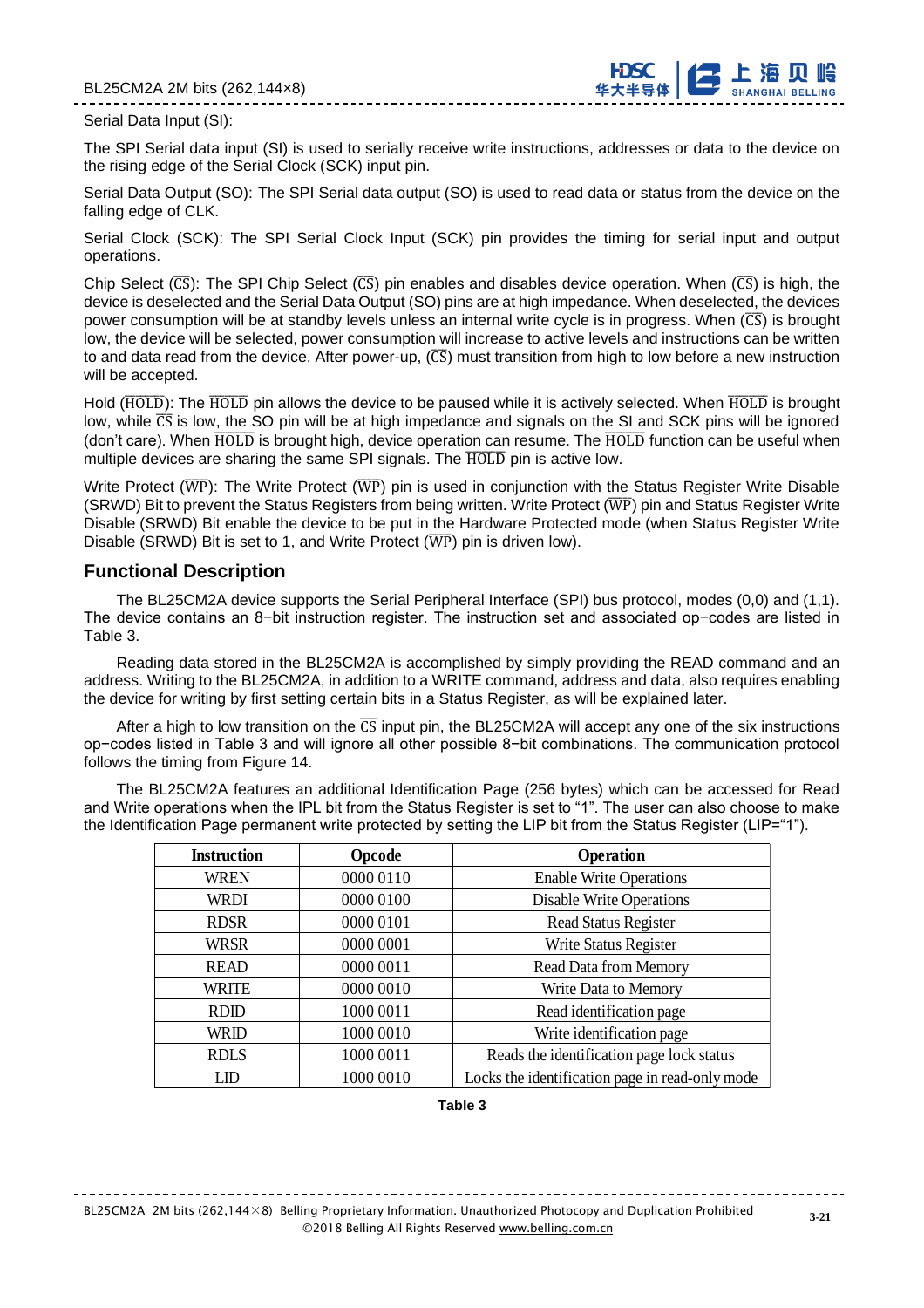

#### **1. Status Register**

The Status Register, as shown in Table 4, contains a number of status and control bits.

| <b>SRWD</b> |  | BP1 | BP <sub>0</sub> | <b>WEL</b> | <b>READY</b> |
|-------------|--|-----|-----------------|------------|--------------|

#### **Table 4**

 $\overline{\text{READY}}$ : The  $\overline{\text{READY}}$  bit indicates whether the device is busy with a write operation. This bit is automatically set to 1 during an internal write cycle, and reset to 0 when the device is ready to accept commands. For the host, this bit is read only.

BP0,BP1: The BP0 and BP1 (Block Protect) bits determine which blocks are currently write protected. They are set by the user with the WRSR command and are non−volatile. The user is allowed to protect a quarter, one half or the entire memory, by setting these bits according to Table 5. The protected blocks then become read−only.

|     | <b>Status Register Bits</b> |                                | <b>Protection</b>               |  |
|-----|-----------------------------|--------------------------------|---------------------------------|--|
| BP1 | <b>BPO</b>                  | <b>Array Address Protected</b> |                                 |  |
|     | U                           | None                           | No Protection                   |  |
|     |                             | 30000h-3FFFFh                  | <b>Quarter Array Protection</b> |  |
|     | U                           | $20000h - 3$ FFFFh             | <b>Half Array Protection</b>    |  |
|     |                             | $00000h - 3$ FFFFh             | <b>Full Array Protection</b>    |  |

#### **Table 5**

SRWD : The SRWD (Status Register Write Disable) bit acts as an enable for the  $\overline{WP}$  pin. Hardware write protection is enabled when the  $\overline{WP}$  pin is low and the SRWD bit is 1. This condition prevents writing to the status register and to the block protected sections of memory. While hardware write protection is active, only the non−block protected memory can be written. Hardware write protection is disabled when the WP pin is high or the SRWD bit is 0. The SRWD bit,  $\overline{\text{WP}}$  pin and WEL bit combine to either permit or inhibit Write operations, as detailed in Table 6.

| <b>SRWD</b> | WP   | WEL      | <b>Protected Blocks</b> | <b>Unprotected Blocks</b> | <b>Status Register</b> |
|-------------|------|----------|-------------------------|---------------------------|------------------------|
| 0           | X    | 0        | Protected               | Protected                 | Protected              |
| 0           | X    |          | Protected               | Writable                  | Writable               |
|             | Low  | $\theta$ | Protected               | Protected                 | Protected              |
|             | Low  |          | Protected               | Writable                  | Protected              |
| X           | High | $\theta$ | Protected               | Protected                 | Protected              |
| X           | High |          | Protected               | Writable                  | Writable               |

## **Table 6**

# **2. Write Operations**

The BL25CM2A device powers up into a write disable state. The device contains a Write Enable Latch (WEL) which must be set before attempting to write to the memory array or to the status register. In addition, the address of the memory location(s) to be written must be outside the protected area, as defined by BP0 and BP1 bits from the status register.

Write Enable and Write Disable :The internal Write Enable Latch and the corresponding Status Register WEL bit are set by sending the WREN instruction to the BL25CM2A. Care must be taken to take the  $\overline{CS}$  input high after the WREN instruction, as otherwise the Write Enable Latch will not be properly set. WREN timing is illustrated in Figure 2. The WREN instruction must be sent prior to any WRITE or WRSR instruction.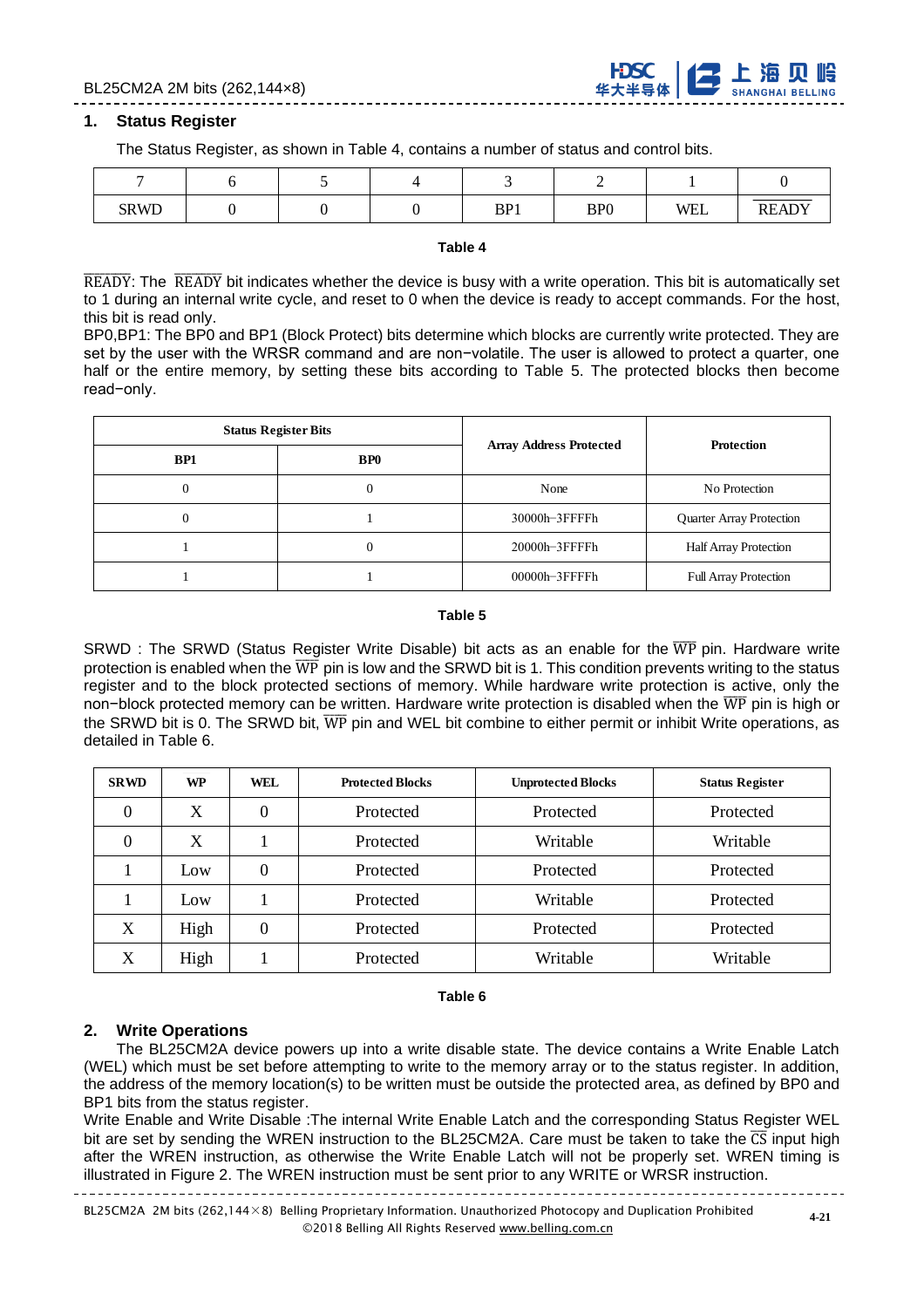| BL25CM2A 2M bits (262,144×8)                                                                                                 | 华大半导体<br>ᆂᄁᄥᅐᄣ<br><b>SHANGHAI BELLING</b> |
|------------------------------------------------------------------------------------------------------------------------------|-------------------------------------------|
|                                                                                                                              |                                           |
| $\overline{\text{cs}}$                                                                                                       |                                           |
| <b>SCK</b>                                                                                                                   |                                           |
| $\overline{0}$<br>$\overline{0}$<br>$\overline{0}$<br>$\overline{0}$<br>$\mathbf{0}$<br>$\mathbf{0}$<br>$\overline{1}$<br>SI |                                           |
| HIGH IMPENDANCE<br><b>SO</b>                                                                                                 |                                           |
| <b>Note:</b> Dashed Line = mode $(1, 1)$                                                                                     |                                           |

FDSC 1 古上海贝岭

## **Figure 2**

The internal write enable latch is reset by sending the WRDI instruction as shown in Figure 3. Disabling write operations by resetting the WEL bit, will protect the device against inadvertent writes.

| $\overline{\text{cs}}$ |                                                                                                                       |
|------------------------|-----------------------------------------------------------------------------------------------------------------------|
| <b>SCK</b>             | -------------<br>                                                                                                     |
| SI                     | $0\qquad 0$<br>$\overline{0}$<br>$\overline{0}$<br>$\overline{0}$<br>$\mathbf{0}$<br>$\overline{0}$<br>$\overline{1}$ |
| <sub>so</sub>          | <b>HIGH IMPENDANCE</b>                                                                                                |
|                        | <b>Note:</b> Dashed Line = mode $(1, 1)$                                                                              |

**Figure 3**

Byte Write: Once the WEL bit is set, the user may execute a write sequence, by sending a WRITE instruction, a 24−bit address and a data byte as shown in Figure 4. Only 18 significant address bits are used by the BL25CM2A. The rest are don't care bits, as shown in Table 7. Internal programming will start after the low to high CS transition. During an internal write cycle, all commands, except for RDSR (Read Status Register) will be ignored. The READY bit will indicate if the internal write cycle is in progress (READY high), or the device is ready to accept commands ( $\overline{\text{READV}}$  low).

| $\overline{\text{cs}}$                                                                                                           |                                                                               |
|----------------------------------------------------------------------------------------------------------------------------------|-------------------------------------------------------------------------------|
| $\mathbf{0}$<br>$\sim$ 8<br>29<br>2<br>3<br>$\overline{4}$<br>5<br>$7\phantom{.0}$<br>6                                          | 30<br>33<br>34<br>35<br>36<br>37<br>38<br>39<br>31<br>32                      |
| -----------<br>--------<br><b>SCK</b>                                                                                            |                                                                               |
| OP CODE                                                                                                                          | <b>DATA IN</b>                                                                |
| $\theta$<br><b>Byte Address</b><br>$\theta$<br>$\theta$<br>$\overline{0}$<br>$\theta$<br>$\mathbf{0}$<br>$A_N$<br>$\theta$<br>SI | $D_7$<br>$D_6$<br>$D_5$<br>$D_4$<br>$D_2$<br>$D_0$<br>$D_1$<br>$A_0$<br>$D_3$ |
| <b>HIGH IMPEDANCE</b><br><b>SO</b>                                                                                               |                                                                               |
| * Please check the Byte Address Table (Table 7)                                                                                  | <b>Note:</b> Dashed Line = mode $(1, 1)$                                      |
|                                                                                                                                  | Figure 4                                                                      |

BL25CM2A 2M bits (262,144×8) Belling Proprietary Information. Unauthorized Photocopy and Duplication Prohibited ©2018 Belling All Rights Reserve[d www.belling.com.cn](http://www.belling.com.cn/)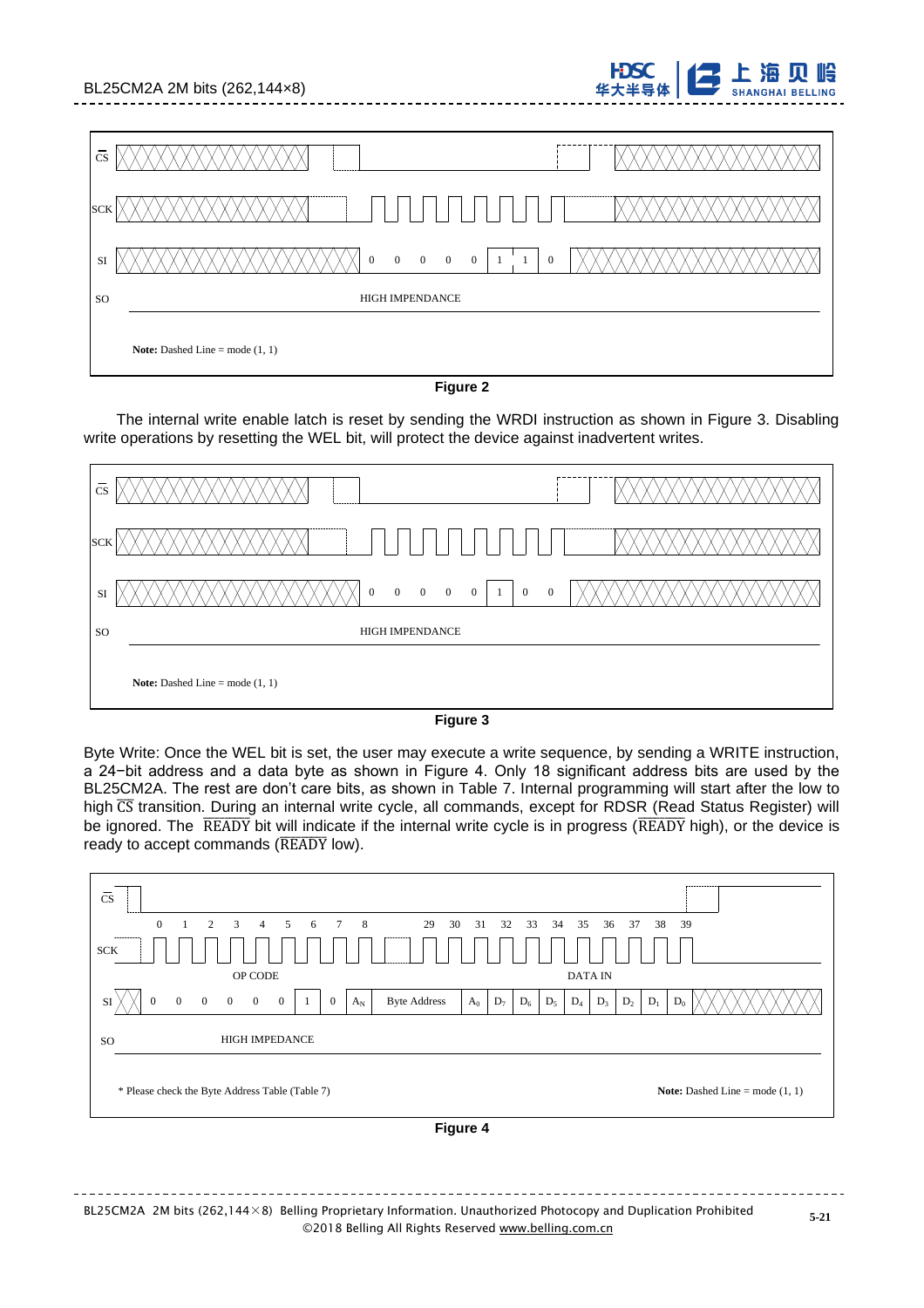



Page Write: After sending the first data byte to the BL25CM2A, the host may continue sending data, up to a total of 256 bytes, according to timing shown in Figure 5. After each data byte, the lower order address bits are automatically incremented, while the higher order address bits (page address) remain unchanged. If during this process the end of page is exceeded, then loading will "roll over" to the first byte in the page, thus possibly overwriting previously loaded data. Following completion of the write cycle, the BL25CM2A is automatically returned to the write disable state.



**Figure 5**

Write Identification Page: The additional 256-byte Identification Page (IP) (256 bytes) is an additional page which can be written and (later) permanently locked in Read-only mode. Writing this page is achieved with the Write Identification Page instruction, according to timing shown in Figure 6. Address bit A10 must be 0, upper address bits are Don't Care, the lower address bits [A7:A0] address bits define the byte address inside the identification page. The byte address must not exceed the 256-byte page boundary.



**Figure 6**

| <b>Device</b>              | <b>Address Significant Bits</b> | <b>Address Don't Care Bits</b> | # Address Clock Pulses |
|----------------------------|---------------------------------|--------------------------------|------------------------|
| Main Memory Array          | $A17 - A0$                      | $A23 - A18$                    |                        |
| <b>Identification Page</b> | $A7 - A0$                       | $A23 - A8$                     |                        |

**Table 7**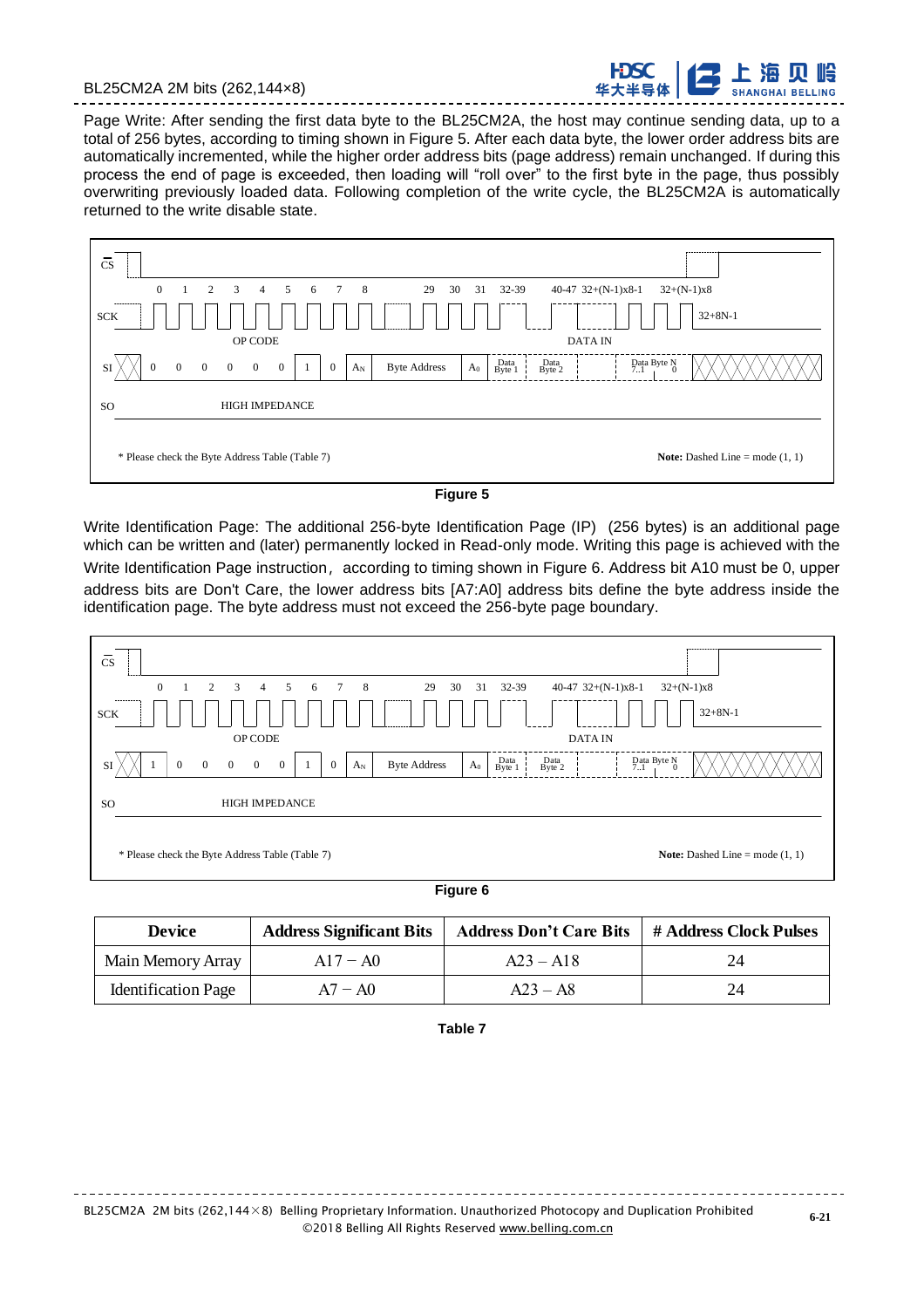#### BL25CM2A 2M bits (262,144×8)

Write Status Register: The Status Register is written by sending a WRSR instruction according to timing shown in Figure 7. Only bits 2, 3, 4, 5, 6 and 7 can be written using the WRSR command.



#### **Figure 7**

Lock Identification Page: The Lock ID instruction permanently locks the Identification Page in read-only mode. Before this instruction can be accepted, a Write Enable (WREN) instruction must have been executed. Lock Identification page is achieved with the Write Identification Page instruction, according to timing shown in

Figure 8. Address bit A10 must be 1, all other address bits are Don't Care. The data bit1 must be"1", other bits don't care.

The instruction is discarded, and is not executed, under the following conditions:

- If a Write cycle is already in progress,
- If the Block Protect bits (BP1,BP0) = (1,1),

• If a rising edge on Chip Select (CS) happens outside of a byte boundary.



**Figure 8**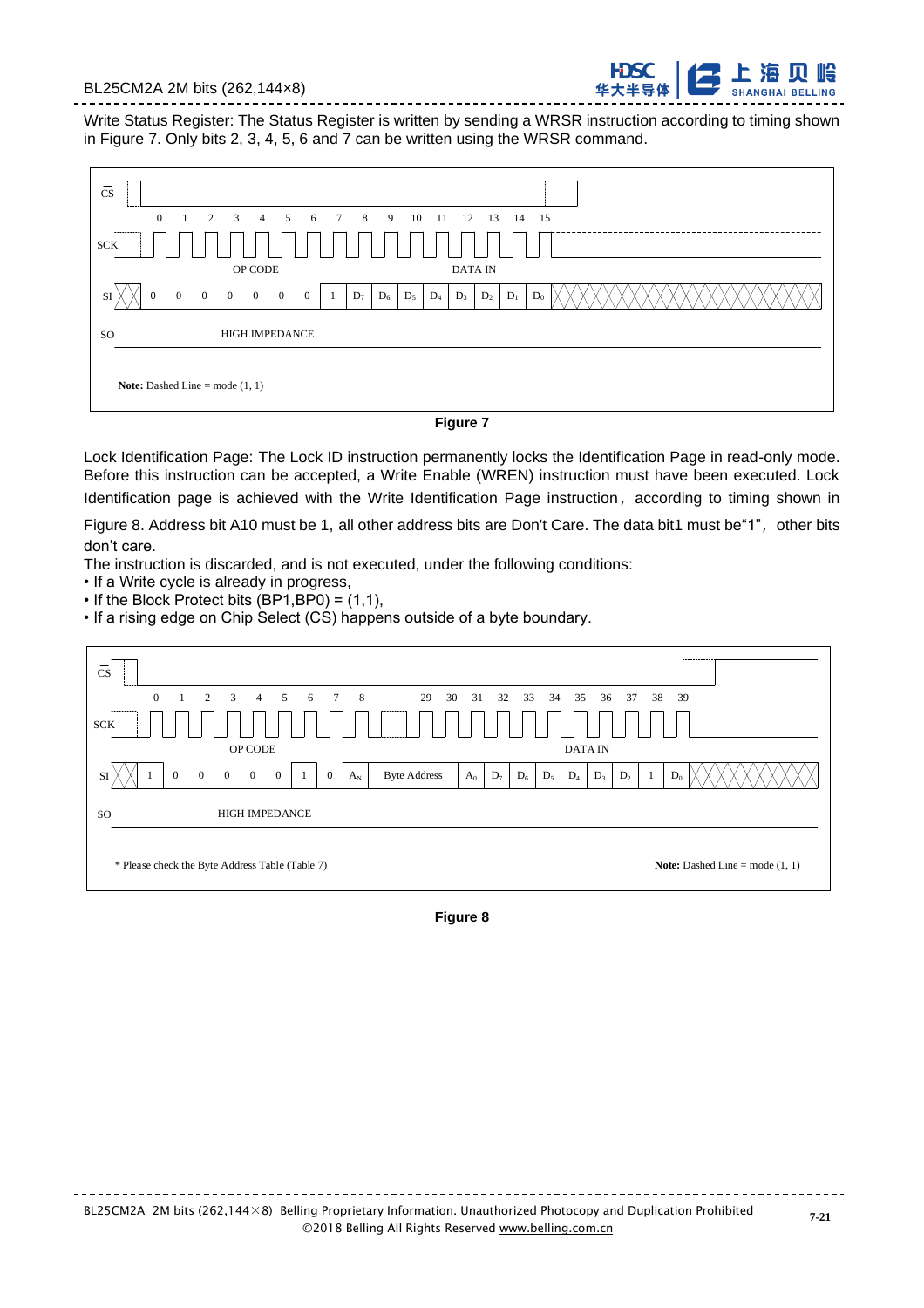

Write Protection: The Write Protect ( $\overline{WP}$ ) pin can be used to protect the Block Protect bits BP0 and BP1 against being inadvertently altered. When  $\overline{\text{WP}}$  is low and the SRWD bit is set to "1", write operations to the Status Register are inhibited.  $\overline{WP}$  going low while  $\overline{CS}$  is still low will interrupt a write to the status register. If the internal write cycle has already been initiated,  $\overline{WP}$  going low will have no effect on any write operation to the Status Register. The  $\overline{WP}$  pin function is blocked when the SRWD bit is set to "0". The  $\overline{WP}$  input timing is shown in Figure 9.

------------



**Figure 9**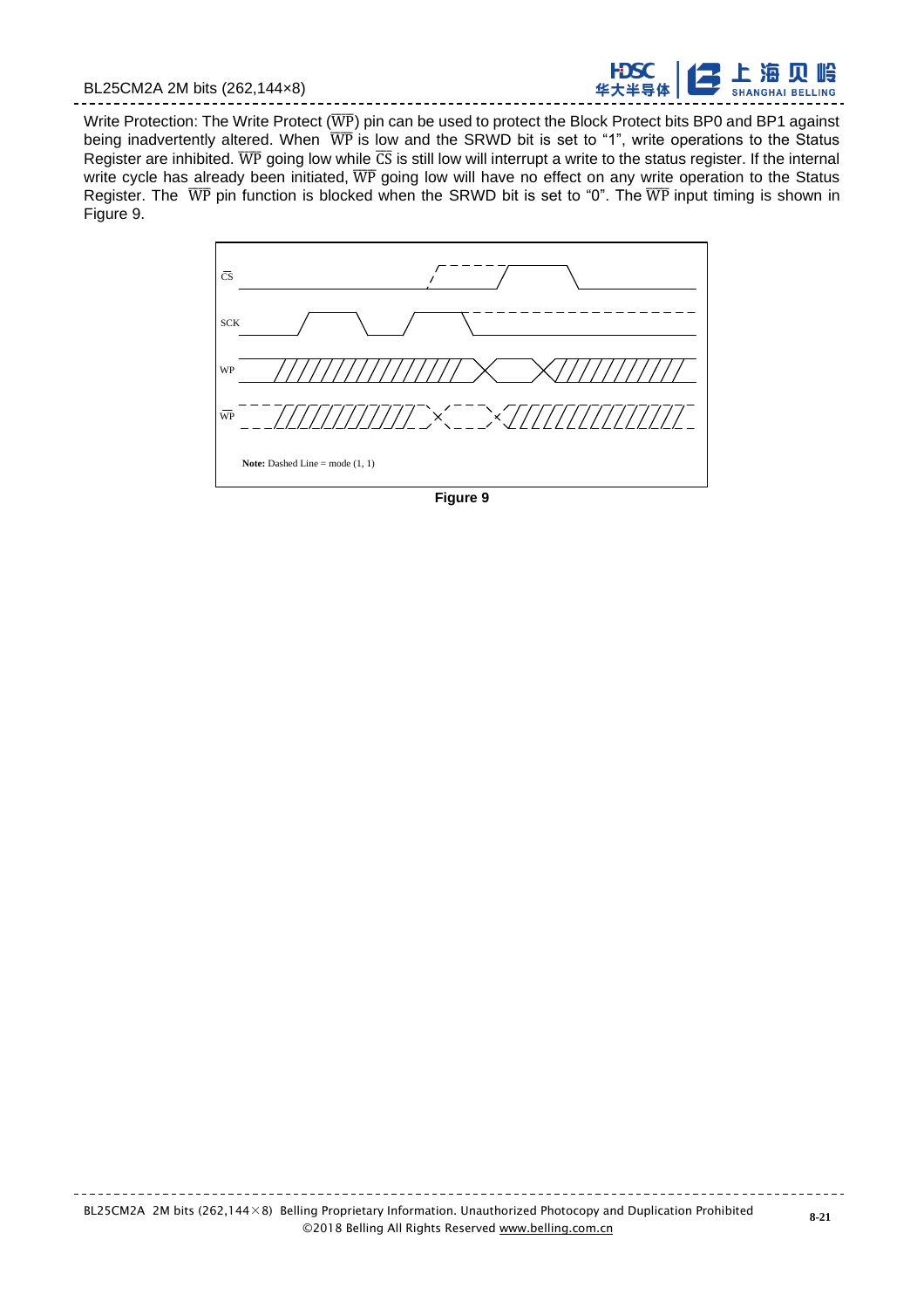

#### **3. Read Operations**

Read from Memory Array: To read from memory, the host sends a READ instruction followed by a 24−bit address (see Table 7 for the number of significant address bits).After receiving the last address bit, the BL25CM2A will respond by shifting out data on the SO pin (as shown in Figure 10). Sequentially stored data can be read out by simply continuing to run the clock. The internal address pointer is automatically incremented to the next higher address as data is shifted out. After reaching the highest memory address, the address counter "rolls over" to the lowest memory address, and the read cycle can be continued indefinitely. The read operation is terminated by taking  $\overline{CS}$  high.

| <b>CS</b>                                                                                                                | ---------                                                            |
|--------------------------------------------------------------------------------------------------------------------------|----------------------------------------------------------------------|
| $\overline{0}$<br>3<br>8 <sup>8</sup><br>2<br>5 <sup>5</sup><br>$\overline{4}$<br>6<br>$7\overline{ }$                   | 29<br>30<br>31<br>32<br>33<br>34<br>35<br>36<br>37<br>39<br>38       |
| ----------<br><b>SCK</b>                                                                                                 |                                                                      |
| OP CODE                                                                                                                  |                                                                      |
| $\overline{0}$<br>$\overline{0}$<br>$\overline{0}$<br>$\theta$<br>$\overline{0}$<br>$\overline{0}$<br>$A_N$<br><b>SI</b> | <b>Byte Address</b><br>A <sub>0</sub>                                |
|                                                                                                                          | <b>DATA OUT</b>                                                      |
| <b>HIGH IMPEDANCE</b><br>SO <sub>1</sub>                                                                                 | $D_6$<br>$D_5$<br>$D_3$<br>$D_1$<br>$D_0$<br>$D_7$<br>$D_4$<br>$D_2$ |
|                                                                                                                          | <b>MSB</b>                                                           |
| * Please check the Byte Address Table (Table 7)                                                                          | <b>Note:</b> Dashed Line = mode $(1, 1)$                             |

#### **Figure 10**

Read Identification Page: Reading the additional 256-byte Identification Page (IP) is achieved using the RDID instruction, according to timing shown in Figure 11. Address bit A10 must be 0, upper address bits are Don't Care, the lower address bits [A7:A0] address bits define the byte address inside the identification page. The byte address must not exceed the 256-byte page boundary.

| instruction,according to timing snown in Figure TT. Address bit ATU must be 0, upper address bits are Don<br>Care, the lower address bits [A7:A0] address bits define the byte address inside the identification page. Th<br>byte address must not exceed the 256-byte page boundary. |                                          |
|---------------------------------------------------------------------------------------------------------------------------------------------------------------------------------------------------------------------------------------------------------------------------------------|------------------------------------------|
|                                                                                                                                                                                                                                                                                       |                                          |
| <b>CS</b>                                                                                                                                                                                                                                                                             |                                          |
| $\Omega$<br>3<br>8<br>2<br>5<br>29<br>30<br>33<br>34<br>38<br>4<br>31<br>32<br>35<br>36<br>37<br>6                                                                                                                                                                                    | 39                                       |
| <b>SCK</b>                                                                                                                                                                                                                                                                            |                                          |
| <b>OP CODE</b>                                                                                                                                                                                                                                                                        |                                          |
| $\overline{0}$<br>$A_N$<br><b>Byte Address</b><br>$\Omega$<br>$\Omega$<br>$\Omega$<br>$\Omega$<br>$A_0$<br>SI                                                                                                                                                                         |                                          |
| <b>DATA OUT</b>                                                                                                                                                                                                                                                                       |                                          |
| <b>HIGH IMPEDANCE</b><br>$D_6$<br>$D_7$<br>$D_5$<br>$D_4$<br>$D_3$<br>$D_1$<br>$D_2$<br>SO                                                                                                                                                                                            | $D_0$                                    |
| <b>MSB</b>                                                                                                                                                                                                                                                                            |                                          |
| * Please check the Byte Address Table (Table 7)                                                                                                                                                                                                                                       | <b>Note:</b> Dashed Line = mode $(1, 1)$ |

**Figure 11**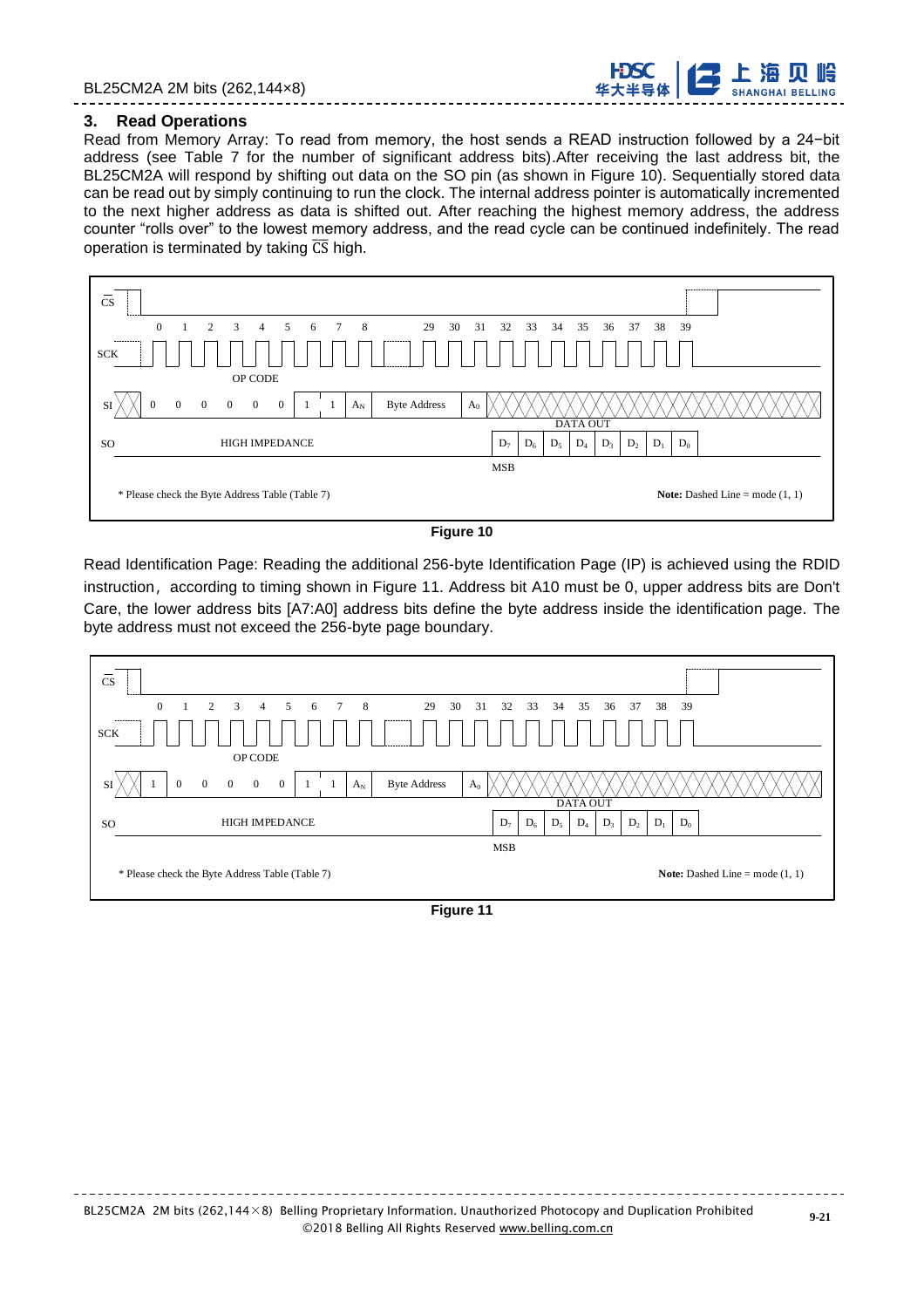**SHANGHAI BELLING** 

Read Status Register: To read the status register, the host simply sends a RDSR command. After receiving the last bit of the command, the BL25CM2A will shift out the contents of the status register on the SO pin (Figure 12). The status register may be read at any time, including during an internal write cycle.



**Figure 12**

Read Identification Page Lock Status: To read Identification Page Lock status, the host simply sends a RDLS command, according to timing shown in Figure 11. The address bit A10 must be 1, all other address bits are Don't Care. The Lock bit is the bit0 of the byte read on the SO pin. It is at "1" when the lock is active and at "0" when the lock is not active. The same date byte may be read at any time, including during an internal write cycle.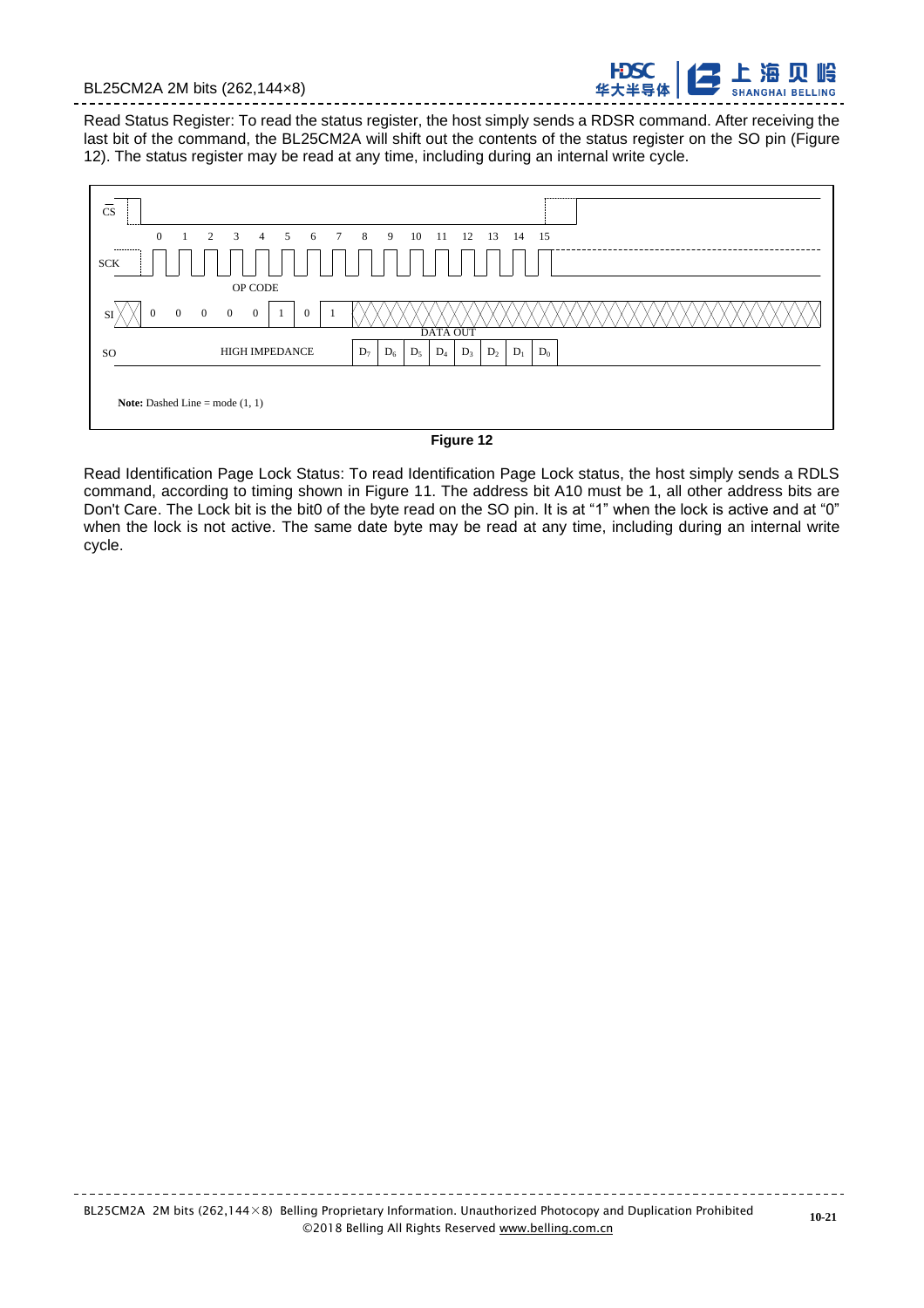

#### **4. Hold Operation**

The HOLD input can be used to pause communication between host and BL25CM2A. To pause, HOLD must be taken low while SCK is low (Figure 13). During the hold condition the device must remain selected (CSIow). During the pause, the data output pin (SO) is tri−stated (high impedance) and SI transitions are ignored. To resume communication, HOLD must be taken high while SCK is low.



**Figure 13**

#### **5. Design Considerations**

The BL25CM2A device incorporates Power−On Reset (POR) circuitry which protects the internal logic against powering up in the wrong state. The device will power up into Standby mode after VCC exceeds the POR trigger level and will power down into Reset mode when VCC drops below the POR trigger level. This bi−directional POR behavior protects the device against 'brown−out' failure following a temporary loss of power. The BL25CM2A device powers up in a write disable state and in a low power standby mode. A WREN

instruction must be issued prior to any writes to the device.

After power up, the  $\overline{CS}$  pin must be brought low to enter a ready state and receive an instruction. After a successful byte/page write or status register write, the device goes into a write disable mode. The  $\overline{CS}$  input must be set high after the proper number of clock cycles to start the internal write cycle. Access to the memory array during an internal write cycle is ignored and programming is continued. Any invalid op−code will be ignored and the serial output pin (SO) will remain in the high impedance state.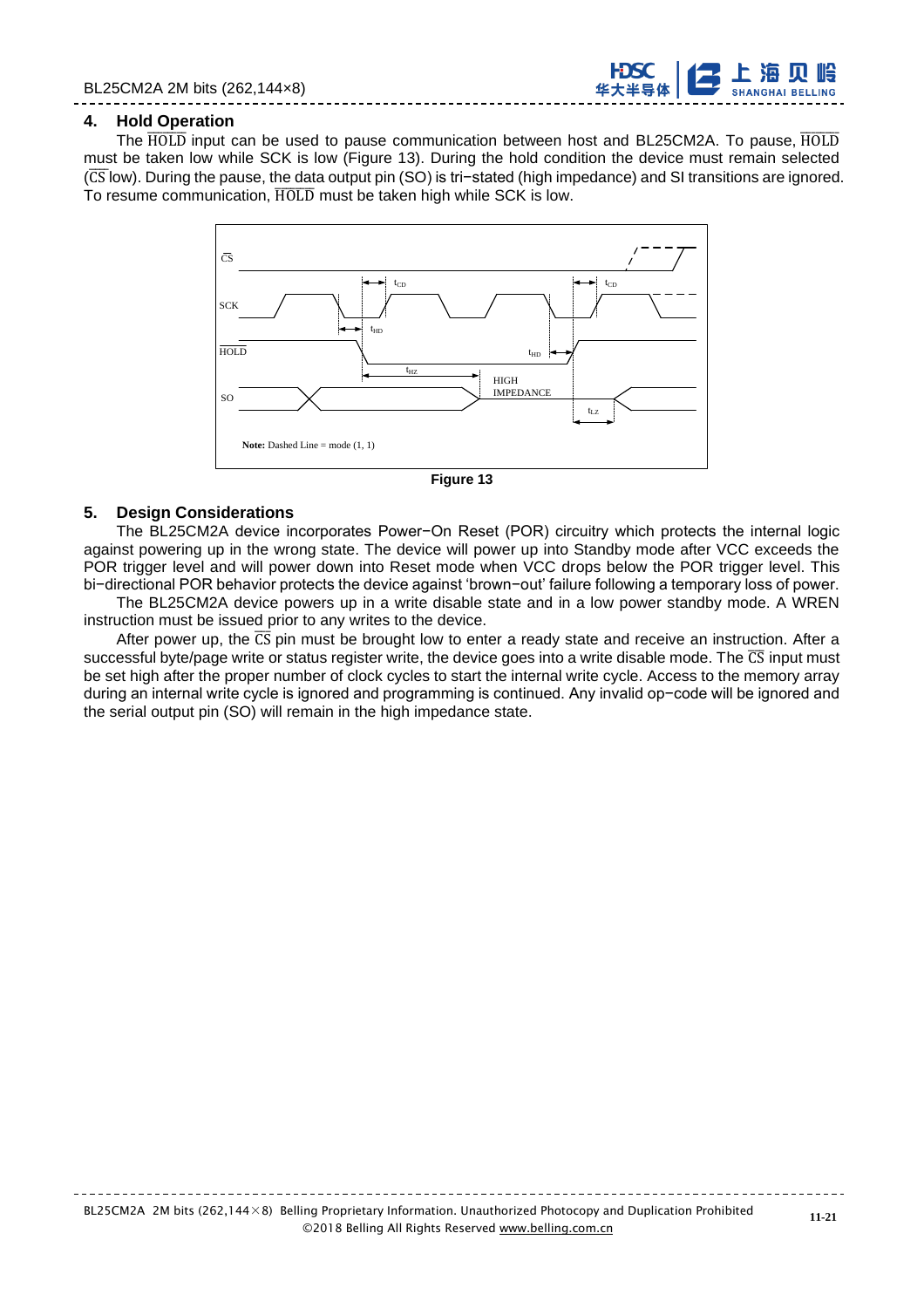

## **Electrical Characteristics**

#### **Absolute Maximum Stress Ratings:**

| <b>Parameters</b>                                  | Ratings         | Units       |
|----------------------------------------------------|-----------------|-------------|
| <b>Storage Temperature</b>                         | $-65$ to $+150$ | $^{\circ}C$ |
| Voltage on any Pin with Respect to Ground (Note 1) | $-0.5$ to +6.5  |             |
| VESD (HRM)                                         | 8000            |             |

**Table 8**

#### Comments:

Stresses exceeding those listed in the Maximum Ratings table may damage the device. If any of these limits are exceeded, device functionality should not be assumed, damage may occur and reliability may be affected.

#### **RELIABILITY CHARACTERISTICS (Note 4):**

| <b>Symbol</b>       | <b>Parameter</b> | Min       | Units                |
|---------------------|------------------|-----------|----------------------|
| $NFND$ (Notes 2, 3) | Endurance        | 1,000,000 | Program/Erase Cycles |
| TDR                 | Data Retention   | 100       | Years                |

**Table 9**

. . . . . . . . . . . .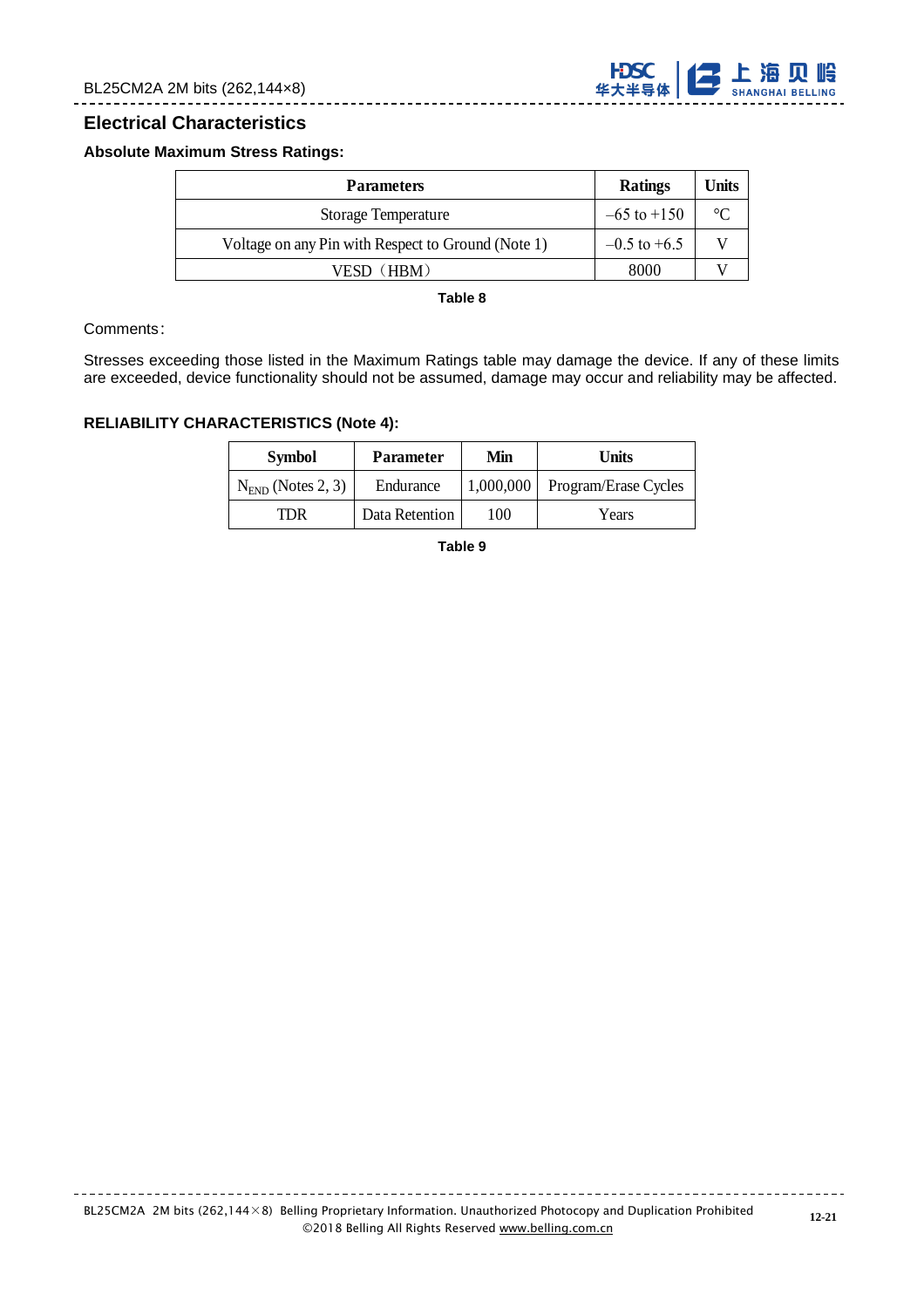

#### **D. C. OPERATING CHARACTERISTICS:**

 $(VCC = 2.8 V to 5.5 V, unless otherwise specified)$ 

| BL25CM2A              |                                                         | TA =-40 $\degree$ C to +85 $\degree$ C                                                                     |                                      |                     |                          |                          |              |
|-----------------------|---------------------------------------------------------|------------------------------------------------------------------------------------------------------------|--------------------------------------|---------------------|--------------------------|--------------------------|--------------|
|                       | BL25CM2AE1<br>TA =-40 $^{\circ}$ C to +105 $^{\circ}$ C |                                                                                                            | $VCC = +2.8V$ to $+5.5V$             |                     |                          |                          |              |
|                       | BL25CM2AE0                                              | TA =-40 $\degree$ to +125 $\degree$ C                                                                      |                                      |                     |                          |                          |              |
| <b>Symbol</b>         | Parameter                                               |                                                                                                            | <b>Test Conditions</b>               |                     | Min                      | Max                      | <b>Units</b> |
| $I_{CCR}$             | Supply Current<br>(Read Mode)                           | Read, SO open                                                                                              |                                      | 2.8 V < VCC < 5.5 V | $\overline{\phantom{a}}$ | 3                        | mA           |
| $I_{CCW}$             | <b>Supply Current</b><br>(Write Mode)                   | Write, $\overline{CS}$ = VCC                                                                               |                                      | 2.8 V < VCC < 5.5 V | ä,                       | 3                        | mA           |
| $I_{SB1}$<br>(Note 5) | <b>Standby Current</b>                                  | $V_{IN}$ = GND or VCC,<br>$\overline{CS}$ = VCC, $\overline{WP}$ = VCC,<br>$HOLD = VCC$ ,<br>$VCC = 5.5 V$ |                                      |                     |                          | 5                        | μA           |
| $I_{SB2}$<br>(Note 5) | <b>Standby Current</b>                                  | $V_{IN}$ = GND or VCC,<br>$\overline{CS}$ = VCC, $\overline{WP}$ = GND,<br>$HOLD = GND$ ,<br>$VCC = 5.5 V$ |                                      |                     |                          | 5                        | $\mu A$      |
| $\mathbf{I}_{\rm L}$  | Input Leakage Current                                   | $V_{IN}$ = GND or VCC                                                                                      |                                      |                     |                          | ± 2                      | μA           |
| $I_{LO}$              | Output Leakage<br>Current                               | $\overline{CS}$ = VCC<br>$VOUT = GND$ or $VCC$                                                             |                                      |                     | ÷,                       | $\pm 2$                  | μA           |
| $V_{II,1}$            | Input Low Voltage                                       |                                                                                                            | $VCC \ge 2.8V$                       |                     |                          | 0.3 VCC                  | V            |
| V <sub>HH1</sub>      | <b>Input High Voltage</b>                               |                                                                                                            | $VCC \ge 2.8 V$                      |                     | 0.7 VCC                  | $VCC+1$                  | V            |
| $V_{OL1}$             | <b>Output Low Voltage</b>                               |                                                                                                            | $VCC \ge 2.8 V, I_{OL} = 3.0 mA$     |                     | $\overline{\phantom{a}}$ | 0.4                      | V            |
| $V_{OH1}$             | Output High Voltage                                     |                                                                                                            | $VCC \ge 2.8 V$ , $I_{OH} = -1.6 mA$ |                     | 0.8 VCC                  | $\overline{\phantom{a}}$ | V            |

\_\_\_\_\_\_\_\_\_\_\_\_\_\_\_\_\_\_\_\_\_\_\_\_\_\_

**Table 10**

<u> - - - - - - - - - - -</u>

<u> - - - - - - - - - - -</u>

----------------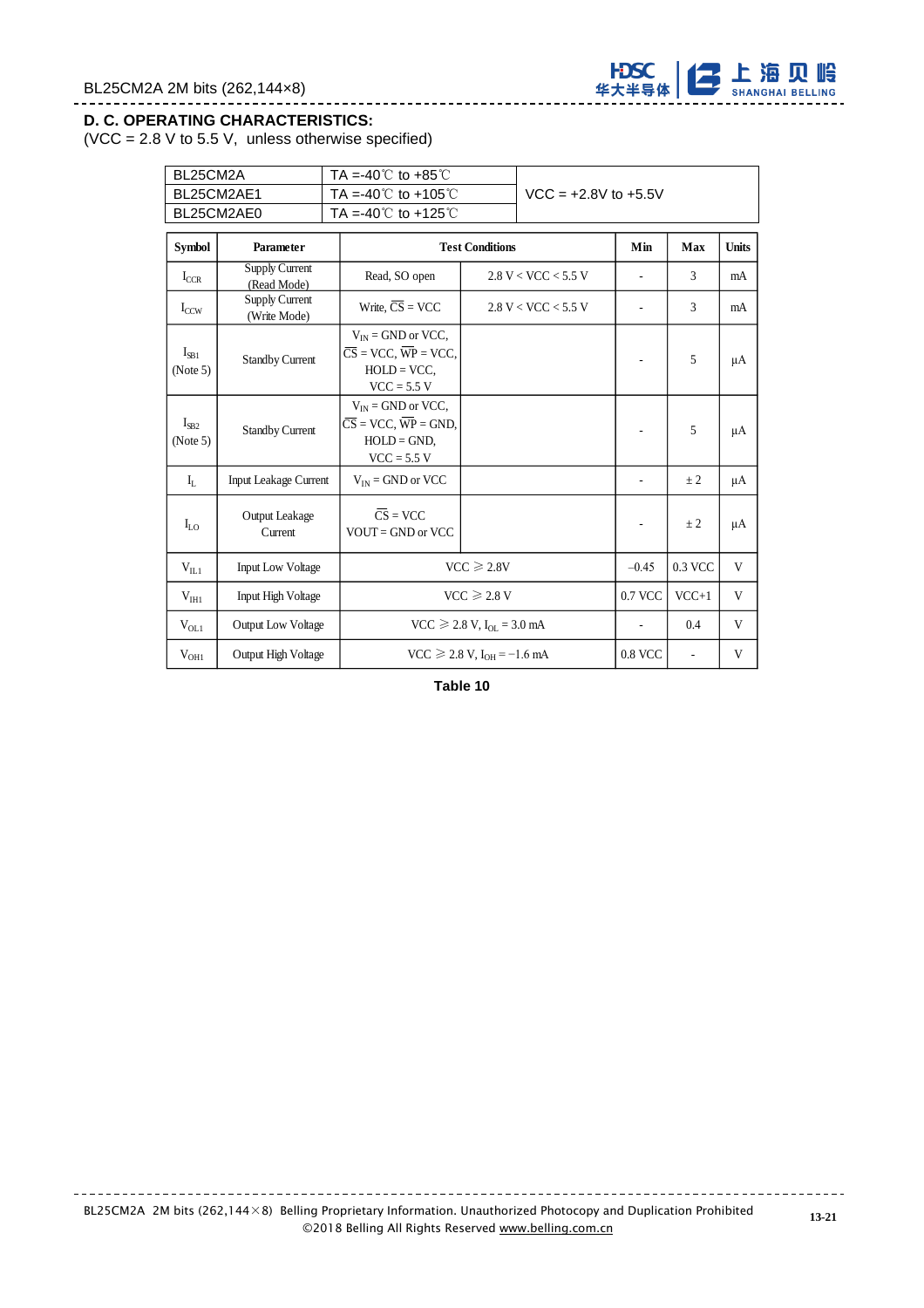

#### **A.C. CHARACTERISTICS:**

(VCC = 2.8 V to 5.5 V, unless otherwise specified.) (Note 6)

\_\_\_\_\_\_\_\_\_\_\_\_\_\_\_\_\_

|  | BL25CM2A<br>TA =-40 $^{\circ}$ C to +85 $^{\circ}$ C<br>TA =-40 $^{\circ}$ C to +105 $^{\circ}$ C<br>BL25CM2AE1 |                                           |                  | $VCC = +2.8V$ to $+5.5V$ |                        |  |
|--|-----------------------------------------------------------------------------------------------------------------|-------------------------------------------|------------------|--------------------------|------------------------|--|
|  |                                                                                                                 |                                           |                  |                          |                        |  |
|  | BL25CM2AE0                                                                                                      | TA =-40 $^{\circ}$ C to +125 $^{\circ}$ C |                  |                          |                        |  |
|  |                                                                                                                 |                                           |                  | $VCC = 2.8 V - 5.5 V$    |                        |  |
|  | Symbol                                                                                                          | Parameter                                 | Min              | Max                      | <b>Units</b>           |  |
|  | $f_{SCK}$                                                                                                       | Clock Frequency                           | DC               | 5                        | <b>MHz</b>             |  |
|  | $t_{\rm SU}$                                                                                                    | Data Setup Time                           | 20               |                          | ns                     |  |
|  | $t_{\rm H}$                                                                                                     | Data Hold Time                            | 20               |                          | ns                     |  |
|  | $t_{WH}$                                                                                                        | <b>SCK High Time</b>                      | 75               |                          | ns                     |  |
|  | $t_{\rm WL}$                                                                                                    | <b>SCK Low Time</b>                       | 75               |                          | ns                     |  |
|  | $t_{LZ}$                                                                                                        | HOLD to Output Low Z                      |                  | 50                       | ns                     |  |
|  | $t_{RI}$ (Note 7)                                                                                               | <b>Input Rise Time</b>                    |                  | $\overline{c}$           | $\mu s$                |  |
|  | $t_{FI}$ (Note 7)                                                                                               | <b>Input Fall Time</b>                    |                  | $\overline{2}$           | $\mu s$                |  |
|  | $t_{HD}$                                                                                                        | <b>HOLD Setup Time</b>                    | $\boldsymbol{0}$ |                          | ns                     |  |
|  | $t_{CD}$                                                                                                        | <b>HOLD Hold Time</b>                     | $10\,$           |                          | ns                     |  |
|  | $t_V$                                                                                                           | Output Valid from Clock Low               |                  | 75                       | ns                     |  |
|  | $t_{HO}$                                                                                                        | Output Hold Time                          | $\boldsymbol{0}$ |                          | $\mathbf{n}\mathbf{s}$ |  |
|  | $t_{\rm DIS}$                                                                                                   | Output Disable Time                       |                  | 50                       | ns                     |  |
|  | $t_{HZ}$                                                                                                        | HOLD to Output High Z                     |                  | 100                      | ns                     |  |
|  | $t_{CS}$                                                                                                        | CS High Time                              | 80               |                          | $\mathbf{n}\mathbf{s}$ |  |
|  | $t_{\mbox{\scriptsize CSS}}$                                                                                    | CS Setup Time                             | 60               |                          | ns                     |  |
|  | $t_{\text{CSH}}$                                                                                                | CS Hold Time                              | 60               |                          | ns                     |  |
|  | $t_{CNS}$                                                                                                       | CS Inactive Setup Time                    | 60               |                          | ns                     |  |
|  | $t_{CNH}$                                                                                                       | CS Inactive Hold Time                     | 60               |                          | ns                     |  |
|  | twps                                                                                                            | WP Setup Time                             | 20               |                          | ns                     |  |
|  | $t_{WPH}$                                                                                                       | WP Hold Time                              | $20\,$           |                          | $\mathbf{n}\mathbf{s}$ |  |
|  | $t_{WC}$ (Notes 9, 10)                                                                                          | Write Cycle Time                          |                  | $\,8\,$                  | $\rm ms$               |  |

**Table 11**

Product parametric performance is indicated in the Electrical Characteristics for the listed test conditions, unless otherwise noted. Product performance may not be indicated by the Electrical Characteristics if operated under different conditions.

#### **POWER−UP TIMING (Notes 7, 8):**

| Symbol                              | Parameter                          | Max | Units |
|-------------------------------------|------------------------------------|-----|-------|
| $L_{\text{PUR}}$ , $L_{\text{PUW}}$ | Power-up to Read / Write Operation | V.1 | ms    |

**Table 12**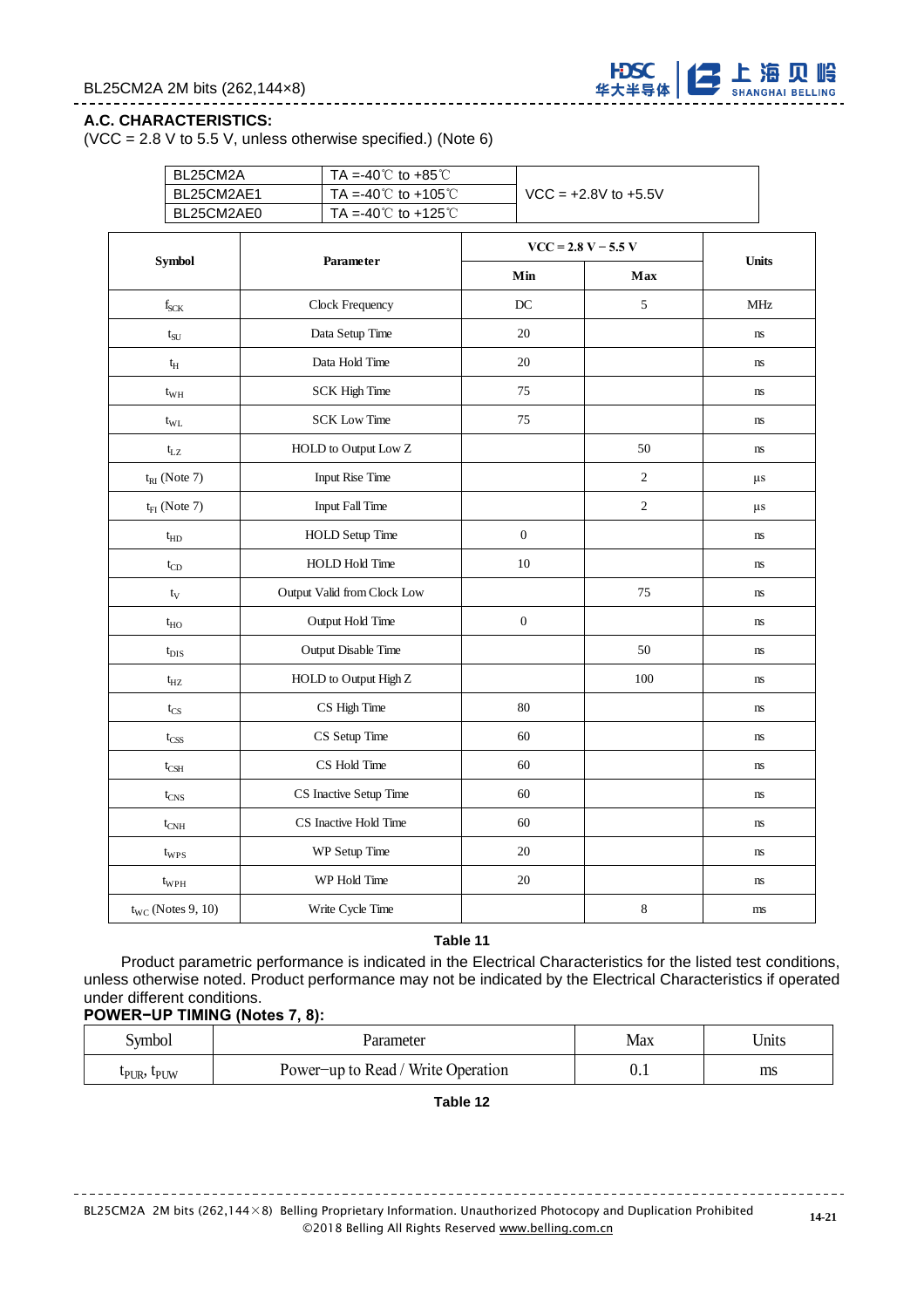

#### Note:

- 1. The DC input voltage on any pin should not be lower than −0.5 V or higher than VCC + 0.5 V. During transitions, the voltage on any pin may ndershoot to no less than −1.5 V or overshoot to no more than VCC + 1.5 V, for periods of less than 20 ns.
- 2. Page Mode,  $VCC = 5 V$ ,  $25°C$ .
- 3. The device uses ECC (Error Correction Code) logic with 6 ECC bits to correct one bit error in 4 data bytes. Therefore, when a single byte has to be written, 4 bytes (including the ECC bits) are re−programmed. It is recommended to write by multiple of 4 bytes located at addresses 4N, 4(N+1), 4(N+2), 4(N+3), in order to benefit from the maximum number of write cycles.
- 4. These parameters are tested initially and after a design or process change that affects the parameter according to appropriate AEC−Q100 and JEDEC test methods.
- 5. When not driven, the  $\overline{WP}$  and  $\overline{HOLD}$  inputs are pulled up to VCC internally. For noisy environments, when the pin is not used, it is recommended the  $\overline{WP}$  and  $\overline{HOLD}$  input to be tied to VCC, either directly or through a resistor.
- 6. AC Test Conditions:
	- Input Pulse Voltages: 0.3 VCC to 0.7 VCC Input rise and fall times:  $\leq 10$  ns Input and output reference voltages: 0.5 VCC
	- Output load: current source  $I_{OL}$  max/ $I_{OH}$  max;  $CL = 30$  pF
- 7. This parameter is tested initially and after a design or process change that affects the parameter.
- 8. t<sub>PUR</sub> and t<sub>PUW</sub> are the delays required from the time VCC is stable until the specified operation can e initiated.
- 9. two is the time from the rising edge of  $\overline{CS}$  after a valid write sequence to the end of the internal write cycle.
- 

## **Bus Timing**



**Figure 14**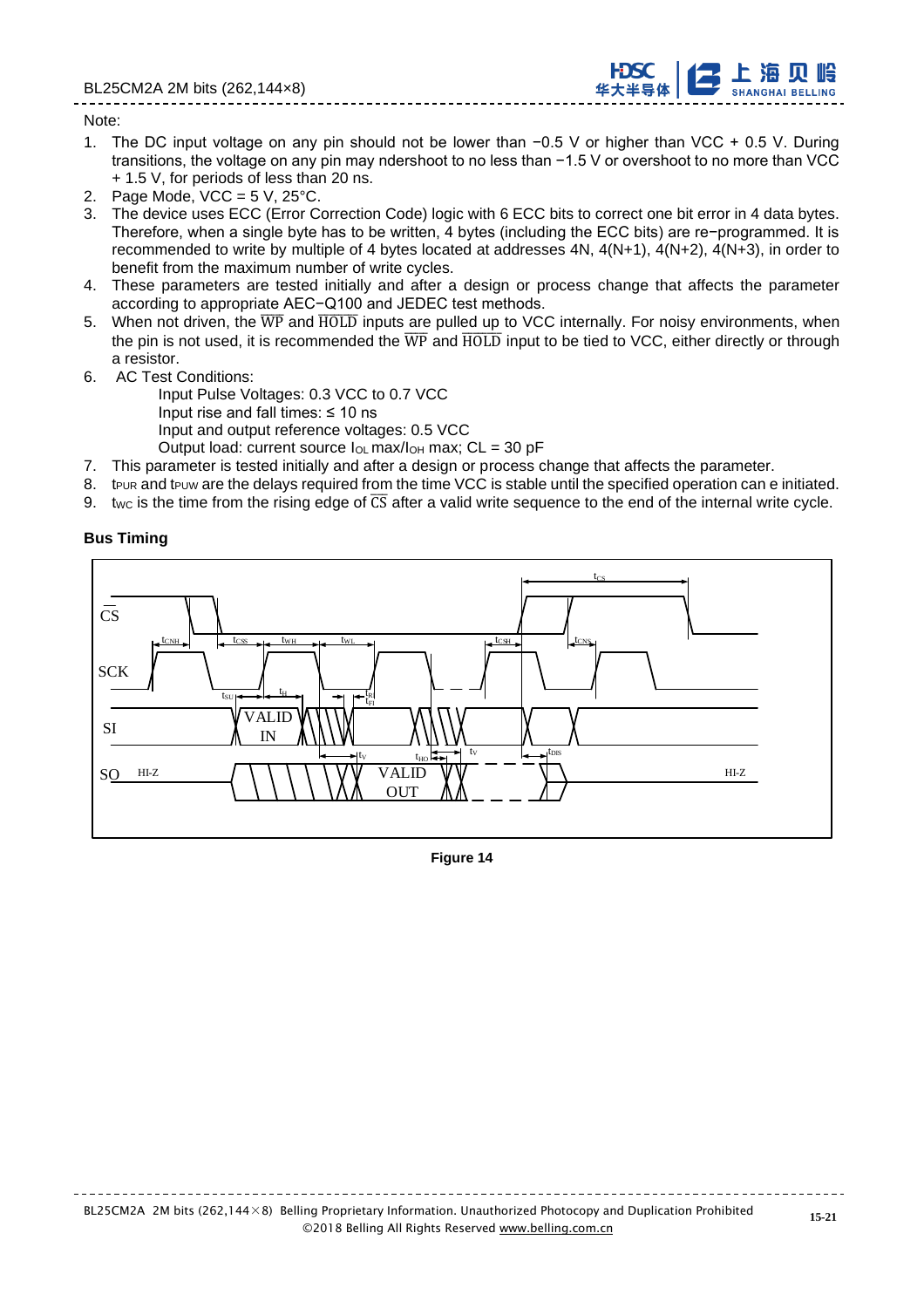# **Package Information**

# **SOP**



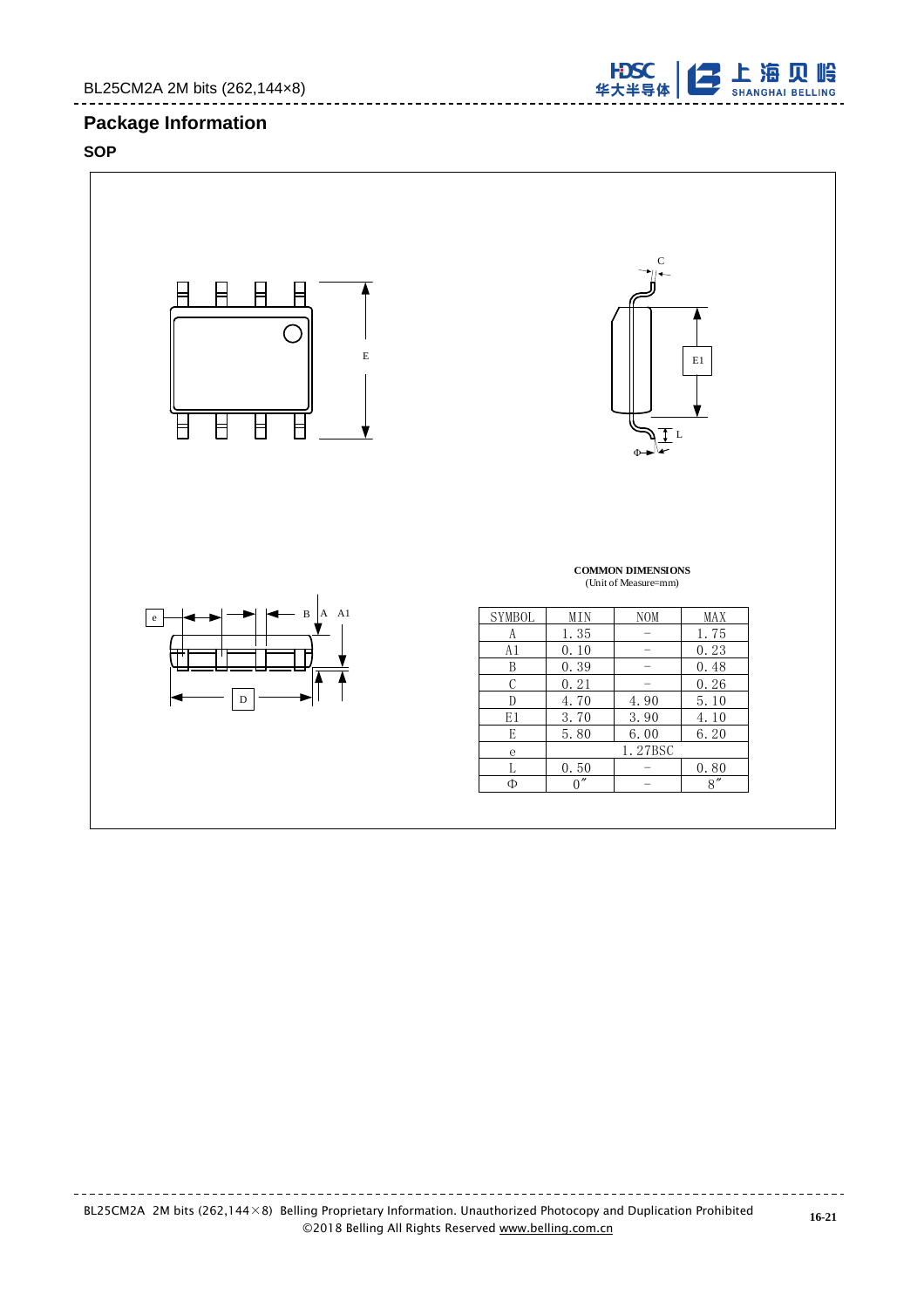## BL25CM2A 2M bits (262,144×8)





TOP VIEW (MARK SIDE)



# BOTTOM VIEW (BALL SIDE)

## COMMON DIMENSIONS (UNITS OF MEASURE=MILLIMETER)

| SYMBOL         | МIN       | <b>NOM</b>   | MAX   |  |  |
|----------------|-----------|--------------|-------|--|--|
| Α              | 0.490     | 0.540        | 0.590 |  |  |
| A1             | 0.165     | 0.190        | 0.215 |  |  |
| A2             | 0.325     | 0.350        | 0.375 |  |  |
| D              | 2.080     | 2.100        | 2.120 |  |  |
| e1             |           | 1.200BSC     |       |  |  |
| l E            | 2.860     | 2.880        | 2.900 |  |  |
| e2             | 2.100BSC  |              |       |  |  |
| $\overline{b}$ | 0.240     | 0.270        | 0.300 |  |  |
| G              |           | 0.500BSC     |       |  |  |
| e              | 1.000BSC  |              |       |  |  |
| H              | 0.390 REF |              |       |  |  |
| F              | 0.550 REF |              |       |  |  |
| J              |           | REF<br>0.200 |       |  |  |

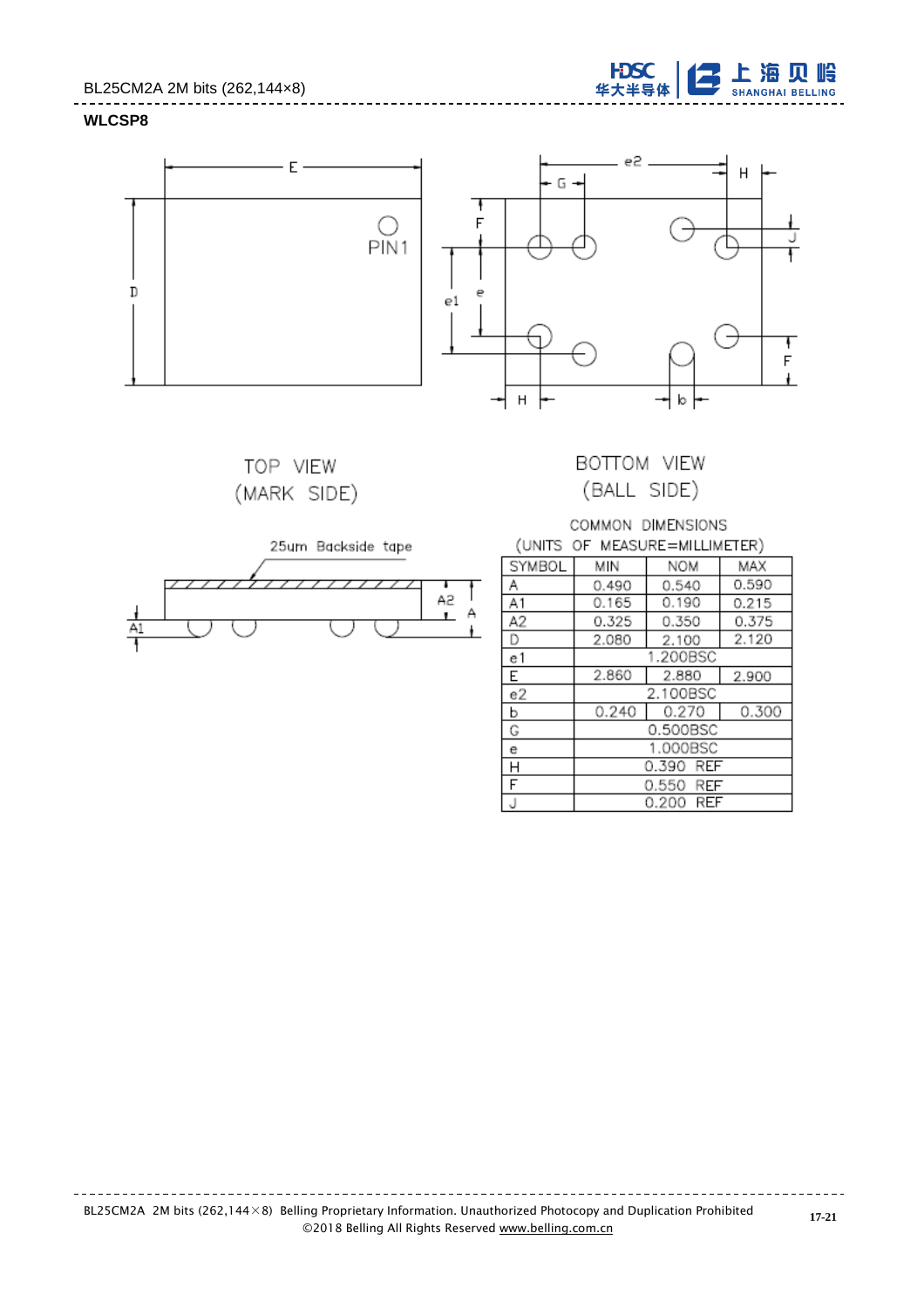

# **Marking Diagram**

**SOP**



# SSSSS : Lot ID

## **WLCSP8**

|      |      |   |      | <b>PIN MARK</b><br>W:week code. | Y: The last digits of the year |   |      |  |
|------|------|---|------|---------------------------------|--------------------------------|---|------|--|
|      |      | . | 3    |                                 | 5                              | . | 9    |  |
| Year | 2021 | . | 2023 | 2024                            | 2025                           |   | 2019 |  |

| .<br>^<br>v v     | $\sim$ $\sim$ $\sim$ |    |    | ີ         | $\sim$ 10 $\pm$ |   | -                 |
|-------------------|----------------------|----|----|-----------|-----------------|---|-------------------|
| $\mathbf{A}$<br>- | $\sim$ $\sim$ $\sim$ | -- | -- | --<br>- - | $\sim$ 10 $\pm$ | - | сc<br>-<br>ັ<br>I |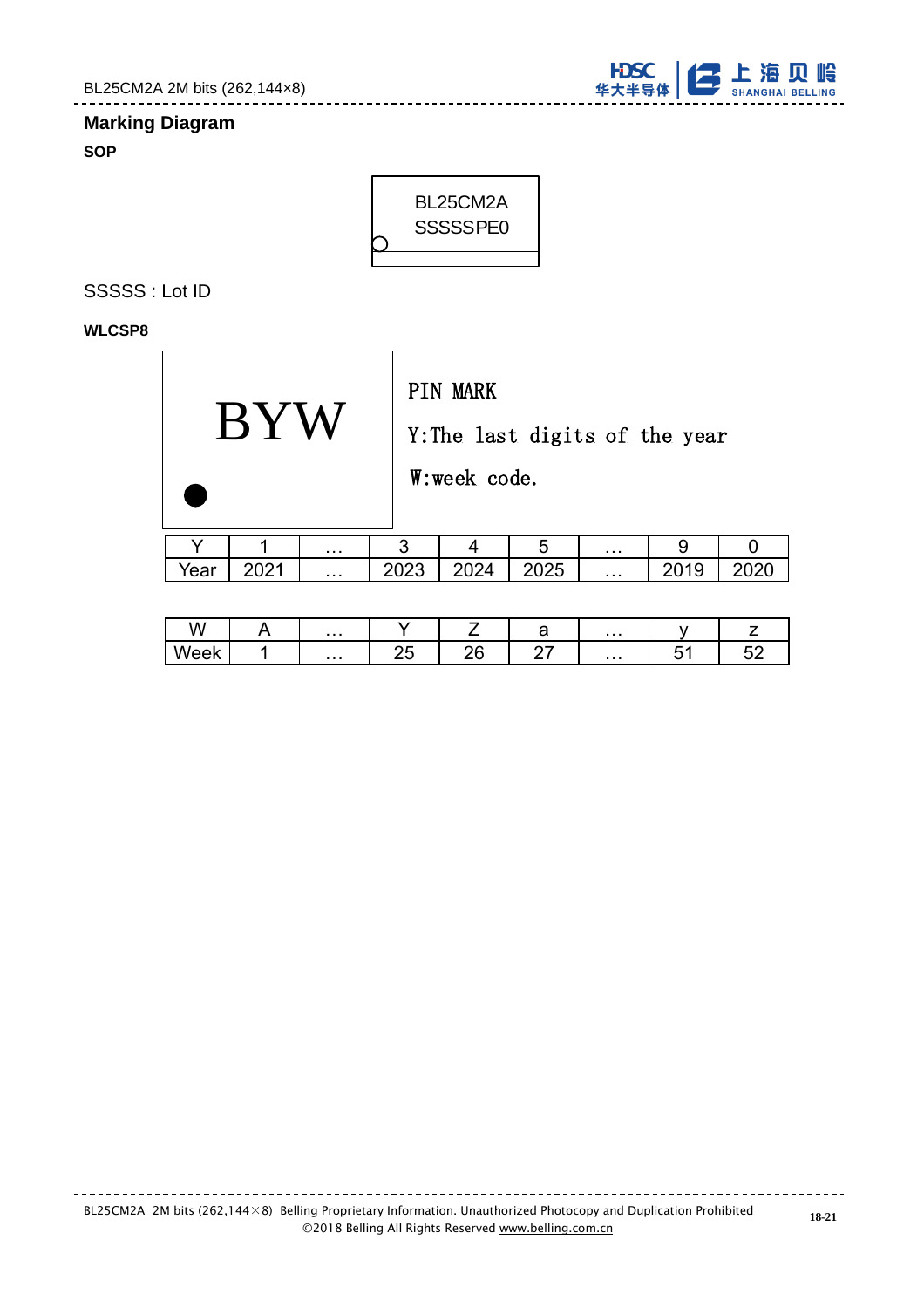

# **Ordering Information**

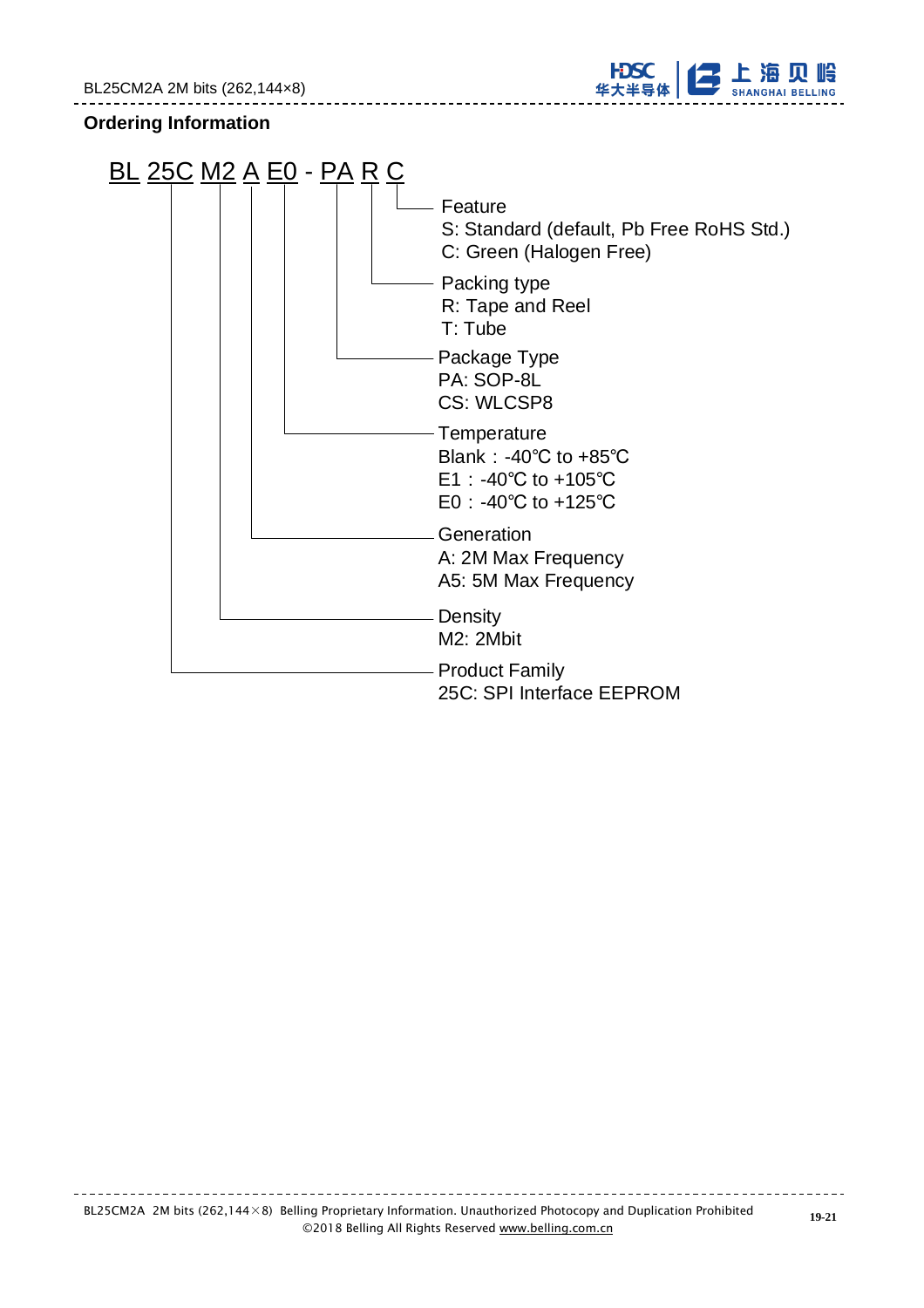BL25CM2A 2M bits (262,144×8)

**子上海贝岭 HDSC**<br>华大半导体

| Device      | Package                                       | <b>Shipping (Qty/Packing)</b> |
|-------------|-----------------------------------------------|-------------------------------|
| BL25CM2A-CS | WLCSP8, 2.130*2.910<br>(Pb-Free/Halogen Free) | 3000/Tape & Reel              |

--------------------



**20-21**